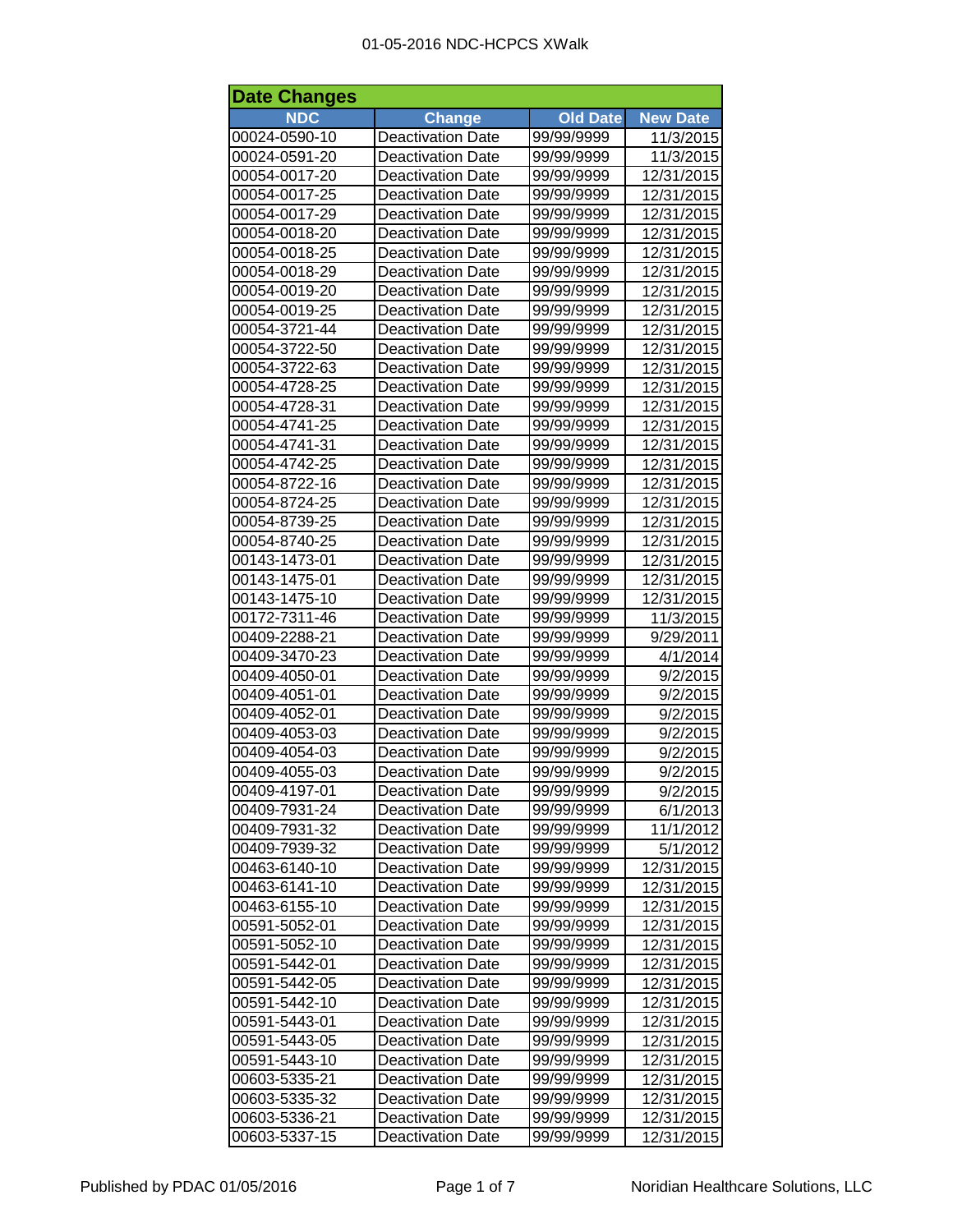| <b>Date Changes</b> |                          |                 |                 |  |
|---------------------|--------------------------|-----------------|-----------------|--|
| <b>NDC</b>          | <b>Change</b>            | <b>Old Date</b> | <b>New Date</b> |  |
| 00603-5337-21       | <b>Deactivation Date</b> | 99/99/9999      | 12/31/2015      |  |
| 00603-5337-31       | <b>Deactivation Date</b> | 99/99/9999      | 12/31/2015      |  |
| 00603-5337-32       | <b>Deactivation Date</b> | 99/99/9999      | 12/31/2015      |  |
| 00603-5338-15       | <b>Deactivation Date</b> | 99/99/9999      | 12/31/2015      |  |
| 00603-5338-21       | <b>Deactivation Date</b> | 99/99/9999      | 12/31/2015      |  |
| 00603-5338-28       | <b>Deactivation Date</b> | 99/99/9999      | 12/31/2015      |  |
| 00603-5338-31       | <b>Deactivation Date</b> | 99/99/9999      | 12/31/2015      |  |
| 00603-5338-32       | Deactivation Date        | 99/99/9999      | 12/31/2015      |  |
| 00603-5339-21       | <b>Deactivation Date</b> | 99/99/9999      | 12/31/2015      |  |
| 00603-5339-28       | <b>Deactivation Date</b> | 99/99/9999      | 12/31/2015      |  |
| 00603-5339-32       | <b>Deactivation Date</b> | 99/99/9999      | 12/31/2015      |  |
| 10019-0029-12       | <b>Deactivation Date</b> | 99/99/9999      | 7/25/2012       |  |
| 10019-0102-39       | <b>Deactivation Date</b> | 99/99/9999      | 4/6/2012        |  |
| 33358-0292-12       | <b>Deactivation Date</b> | 99/99/9999      | 12/31/2015      |  |
| 33358-0292-15       | <b>Deactivation Date</b> | 99/99/9999      | 12/31/2015      |  |
| 33358-0292-21       | <b>Deactivation Date</b> | 99/99/9999      | 12/31/2015      |  |
| 33358-0292-30       | <b>Deactivation Date</b> | 99/99/9999      | 12/31/2015      |  |
| 33358-0292-78       | <b>Deactivation Date</b> | 99/99/9999      | 12/31/2015      |  |
| 33358-0293-20       | <b>Deactivation Date</b> | 99/99/9999      | 12/31/2015      |  |
| 33358-0293-30       | <b>Deactivation Date</b> | 99/99/9999      | 12/31/2015      |  |
| 33358-0293-40       | <b>Deactivation Date</b> | 99/99/9999      | 12/31/2015      |  |
| 33358-0294-15       | <b>Deactivation Date</b> | 99/99/9999      | 12/31/2015      |  |
| 33358-0294-20       | <b>Deactivation Date</b> | 99/99/9999      | 12/31/2015      |  |
| 33358-0294-30       | <b>Deactivation Date</b> | 99/99/9999      | 12/31/2015      |  |
| 33358-0294-40       | <b>Deactivation Date</b> | 99/99/9999      | 12/31/2015      |  |
| 33358-0294-60       | <b>Deactivation Date</b> | 99/99/9999      | 12/31/2015      |  |
| 38779-0154-03       | <b>Deactivation Date</b> | 99/99/9999      | 12/31/2015      |  |
| 38779-0154-04       | <b>Deactivation Date</b> | 99/99/9999      | 12/31/2015      |  |
| 38779-0154-05       | <b>Deactivation Date</b> | 99/99/9999      | 12/31/2015      |  |
| 38779-0154-08       | <b>Deactivation Date</b> | 99/99/9999      | 12/31/2015      |  |
| 38779-0154-09       | <b>Deactivation Date</b> | 99/99/9999      | 12/31/2015      |  |
| 49999-0008-00       | <b>Deactivation Date</b> | 99/99/9999      | 12/31/2015      |  |
| 49999-0008-05       | <b>Deactivation Date</b> | 99/99/9999      | 12/31/2015      |  |
| 49999-0008-20       | <b>Deactivation Date</b> | 99/99/9999      | 12/31/2015      |  |
| 49999-0008-30       | <b>Deactivation Date</b> | 99/99/9999      | 12/31/2015      |  |
| 49999-0008-40       | <b>Deactivation Date</b> | 99/99/9999      | 12/31/2015      |  |
| 49999-0008-55       | <b>Deactivation Date</b> | 99/99/9999      | 12/31/2015      |  |
| 49999-0028-05       | <b>Deactivation Date</b> | 99/99/9999      | 12/31/2015      |  |
| 49999-0028-12       | <b>Deactivation Date</b> | 99/99/9999      | 12/31/2015      |  |
| 49999-0028-14       | <b>Deactivation Date</b> | 99/99/9999      | 12/31/2015      |  |
| 49999-0028-15       | <b>Deactivation Date</b> | 99/99/9999      | 12/31/2015      |  |
| 49999-0028-20       | <b>Deactivation Date</b> | 99/99/9999      | 12/31/2015      |  |
| 49999-0028-28       | <b>Deactivation Date</b> | 99/99/9999      | 12/31/2015      |  |
| 49999-0028-30       | <b>Deactivation Date</b> | 99/99/9999      | 12/31/2015      |  |
| 49999-0028-40       | <b>Deactivation Date</b> | 99/99/9999      | 12/31/2015      |  |
| 49999-0028-48       | <b>Deactivation Date</b> | 99/99/9999      | 12/31/2015      |  |
| 49999-0028-50       | <b>Deactivation Date</b> | 99/99/9999      | 12/31/2015      |  |
| 49999-0028-60       | <b>Deactivation Date</b> | 99/99/9999      | 12/31/2015      |  |
| 49999-0028-90       | <b>Deactivation Date</b> | 99/99/9999      | 12/31/2015      |  |
| 49999-0110-00       | <b>Deactivation Date</b> | 99/99/9999      | 12/31/2015      |  |
| 49999-0110-06       | <b>Deactivation Date</b> | 99/99/9999      | 12/31/2015      |  |
| 49999-0110-07       | <b>Deactivation Date</b> | 99/99/9999      | 12/31/2015      |  |
| 49999-0110-10       | <b>Deactivation Date</b> | 99/99/9999      | 12/31/2015      |  |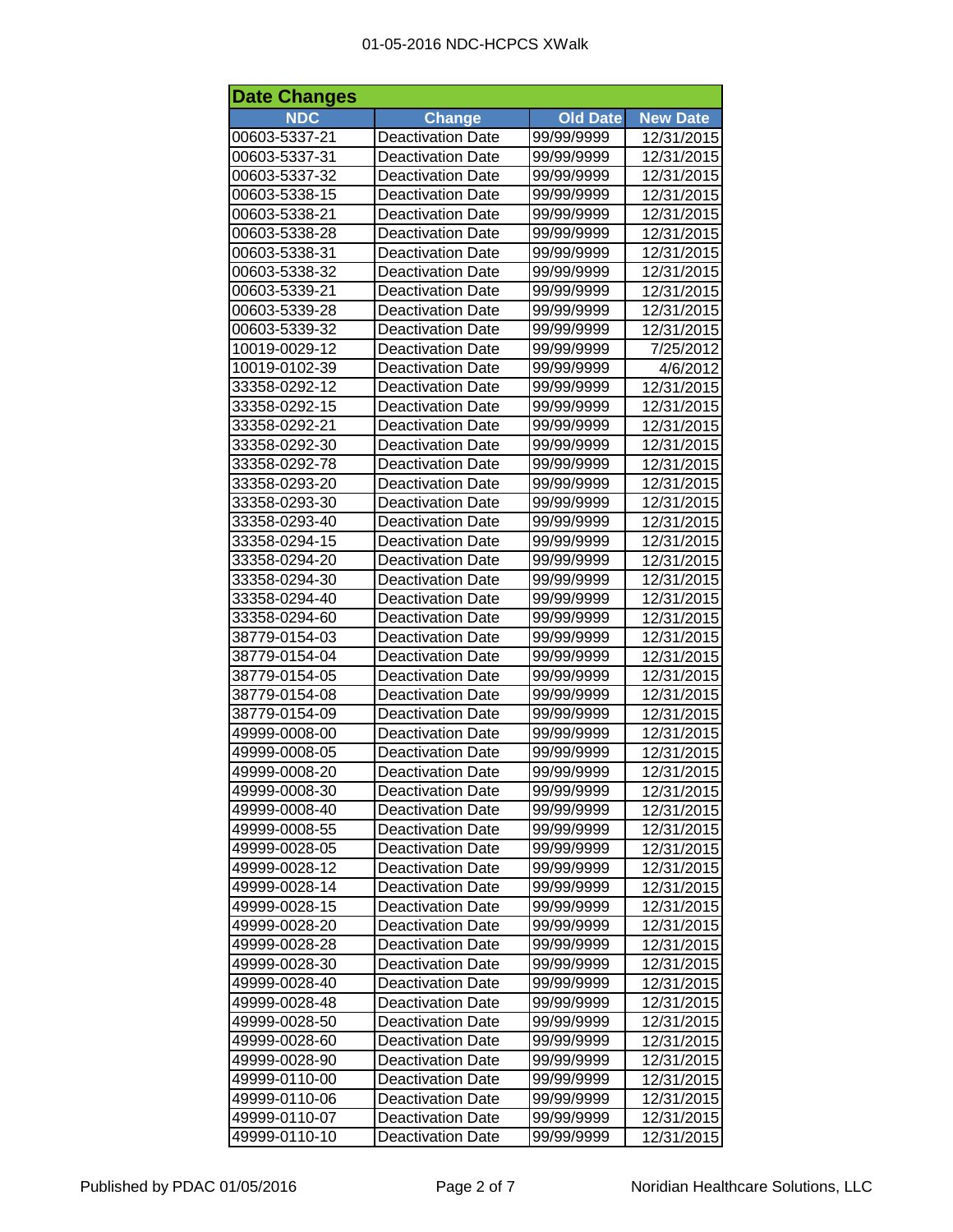| <b>Date Changes</b> |                          |                 |                 |  |
|---------------------|--------------------------|-----------------|-----------------|--|
| <b>NDC</b>          | <b>Change</b>            | <b>Old Date</b> | <b>New Date</b> |  |
| 49999-0110-12       | Deactivation Date        | 99/99/9999      | 12/31/2015      |  |
| 49999-0110-14       | <b>Deactivation Date</b> | 99/99/9999      | 12/31/2015      |  |
| 49999-0110-15       | <b>Deactivation Date</b> | 99/99/9999      | 12/31/2015      |  |
| 49999-0110-18       | <b>Deactivation Date</b> | 99/99/9999      | 12/31/2015      |  |
| 49999-0110-20       | <b>Deactivation Date</b> | 99/99/9999      | 12/31/2015      |  |
| 49999-0110-21       | <b>Deactivation Date</b> | 99/99/9999      | 12/31/2015      |  |
| 49999-0110-30       | <b>Deactivation Date</b> | 99/99/9999      | 12/31/2015      |  |
| 49999-0437-03       | <b>Deactivation Date</b> | 99/99/9999      | 12/31/2015      |  |
| 51552-0028-01       | <b>Deactivation Date</b> | 99/99/9999      | 12/31/2015      |  |
| 51552-0028-02       | <b>Deactivation Date</b> | 99/99/9999      | 12/31/2015      |  |
| 51552-0028-04       | <b>Deactivation Date</b> | 99/99/9999      | 12/31/2015      |  |
| 51552-0028-05       | <b>Deactivation Date</b> | 99/99/9999      | 12/31/2015      |  |
| 51927-1435-00       | <b>Deactivation Date</b> | 99/99/9999      | 12/31/2015      |  |
| 51991-0458-01       | <b>Deactivation Date</b> | 99/99/9999      | 12/31/2015      |  |
| 52959-0126-00       | <b>Deactivation Date</b> | 99/99/9999      | 12/31/2015      |  |
| 52959-0126-05       | <b>Deactivation Date</b> | 99/99/9999      | 12/31/2015      |  |
| 52959-0126-07       | <b>Deactivation Date</b> | 99/99/9999      | 12/31/2015      |  |
| 52959-0126-10       | <b>Deactivation Date</b> | 99/99/9999      | 12/31/2015      |  |
| 52959-0126-12       | <b>Deactivation Date</b> | 99/99/9999      | 12/31/2015      |  |
| 52959-0126-15       | <b>Deactivation Date</b> | 99/99/9999      | 12/31/2015      |  |
| 52959-0126-18       | <b>Deactivation Date</b> | 99/99/9999      | 12/31/2015      |  |
| 52959-0126-20       | <b>Deactivation Date</b> | 99/99/9999      | 12/31/2015      |  |
| 52959-0126-21       | <b>Deactivation Date</b> | 99/99/9999      | 12/31/2015      |  |
| 52959-0126-25       | <b>Deactivation Date</b> | 99/99/9999      | 12/31/2015      |  |
| 52959-0126-30       | <b>Deactivation Date</b> | 99/99/9999      | 12/31/2015      |  |
| 52959-0126-37       | <b>Deactivation Date</b> | 99/99/9999      | 12/31/2015      |  |
| 52959-0126-40       | <b>Deactivation Date</b> | 99/99/9999      | 12/31/2015      |  |
| 52959-0126-42       | <b>Deactivation Date</b> | 99/99/9999      | 12/31/2015      |  |
| 52959-0126-44       | Deactivation Date        | 99/99/9999      | 12/31/2015      |  |
| 52959-0126-45       | <b>Deactivation Date</b> | 99/99/9999      | 12/31/2015      |  |
| 52959-0126-50       | <b>Deactivation Date</b> | 99/99/9999      | 12/31/2015      |  |
| 52959-0126-60       | <b>Deactivation Date</b> | 99/99/9999      | 12/31/2015      |  |
| 52959-0127-00       | <b>Deactivation Date</b> | 99/99/9999      | 12/31/2015      |  |
| 52959-0127-07       | <b>Deactivation Date</b> | 99/99/9999      | 12/31/2015      |  |
| 52959-0127-10       | <b>Deactivation Date</b> | 99/99/9999      | 12/31/2015      |  |
| 52959-0127-12       | <b>Deactivation Date</b> | 99/99/9999      | 12/31/2015      |  |
| 52959-0127-15       | <b>Deactivation Date</b> | 99/99/9999      | 12/31/2015      |  |
| 52959-0127-20       | <b>Deactivation Date</b> | 99/99/9999      | 12/31/2015      |  |
| 52959-0127-21       | <b>Deactivation Date</b> | 99/99/9999      | 12/31/2015      |  |
| 52959-0127-25       | <b>Deactivation Date</b> | 99/99/9999      | 12/31/2015      |  |
| 52959-0127-30       | <b>Deactivation Date</b> | 99/99/9999      | 12/31/2015      |  |
| 52959-0127-37       | <b>Deactivation Date</b> | 99/99/9999      | 12/31/2015      |  |
| 52959-0127-42       | <b>Deactivation Date</b> | 99/99/9999      | 12/31/2015      |  |
| 52959-0220-00       | <b>Deactivation Date</b> | 99/99/9999      | 12/31/2015      |  |
| 52959-0220-10       | <b>Deactivation Date</b> | 99/99/9999      | 12/31/2015      |  |
| 52959-0220-20       | <b>Deactivation Date</b> | 99/99/9999      | 12/31/2015      |  |
| 52959-0220-21       | <b>Deactivation Date</b> | 99/99/9999      | 12/31/2015      |  |
| 52959-0220-30       | <b>Deactivation Date</b> | 99/99/9999      | 12/31/2015      |  |
| 52959-0220-36       | <b>Deactivation Date</b> | 99/99/9999      | 12/31/2015      |  |
| 52959-0220-40       | <b>Deactivation Date</b> | 99/99/9999      | 12/31/2015      |  |
| 52959-0220-60       | <b>Deactivation Date</b> | 99/99/9999      | 12/31/2015      |  |
| 52959-0220-75       | <b>Deactivation Date</b> | 99/99/9999      | 12/31/2015      |  |
| 54569-0330-00       | <b>Deactivation Date</b> | 99/99/9999      | 12/31/2015      |  |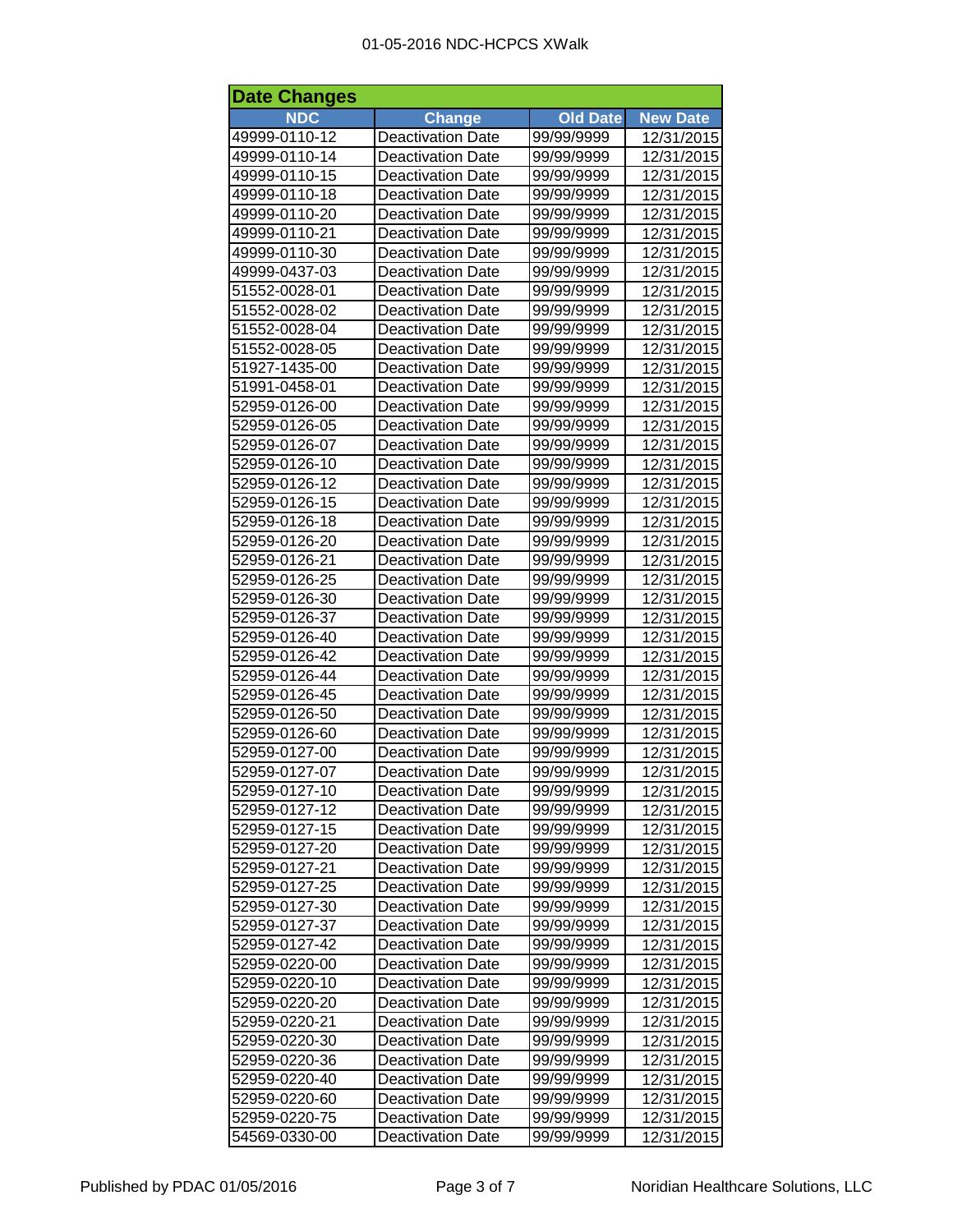| <b>Date Changes</b> |                          |                 |                 |  |
|---------------------|--------------------------|-----------------|-----------------|--|
| <b>NDC</b>          | <b>Change</b>            | <b>Old Date</b> | <b>New Date</b> |  |
| 54569-0330-01       | <b>Deactivation Date</b> | 99/99/9999      | 12/31/2015      |  |
| 54569-0330-03       | <b>Deactivation Date</b> | 99/99/9999      | 12/31/2015      |  |
| 54569-0330-04       | <b>Deactivation Date</b> | 99/99/9999      | 12/31/2015      |  |
| 54569-0330-07       | <b>Deactivation Date</b> | 99/99/9999      | 12/31/2015      |  |
| 54569-0331-00       | <b>Deactivation Date</b> | 99/99/9999      | 12/31/2015      |  |
| 54569-0331-01       | <b>Deactivation Date</b> | 99/99/9999      | 12/31/2015      |  |
| 54569-0331-02       | <b>Deactivation Date</b> | 99/99/9999      | 12/31/2015      |  |
| 54569-0331-04       | <b>Deactivation Date</b> | 99/99/9999      | 12/31/2015      |  |
| 54569-0331-05       | <b>Deactivation Date</b> | 99/99/9999      | 12/31/2015      |  |
| 54569-0331-07       | <b>Deactivation Date</b> | 99/99/9999      | 12/31/2015      |  |
| 54569-0331-08       | <b>Deactivation Date</b> | 99/99/9999      | 12/31/2015      |  |
| 54569-0332-01       | <b>Deactivation Date</b> | 99/99/9999      | 12/31/2015      |  |
| 54569-0332-02       | <b>Deactivation Date</b> | 99/99/9999      | 12/31/2015      |  |
| 54569-0332-03       | <b>Deactivation Date</b> | 99/99/9999      | 12/31/2015      |  |
| 54569-0332-05       | <b>Deactivation Date</b> | 99/99/9999      | 12/31/2015      |  |
| 54569-0332-09       | <b>Deactivation Date</b> | 99/99/9999      | 12/31/2015      |  |
| 54569-0333-00       | <b>Deactivation Date</b> | 99/99/9999      | 12/31/2015      |  |
| 54569-3043-00       | <b>Deactivation Date</b> | 99/99/9999      | 12/31/2015      |  |
| 54569-3043-01       | <b>Deactivation Date</b> | 99/99/9999      | 12/31/2015      |  |
| 54569-3043-02       | <b>Deactivation Date</b> | 99/99/9999      | 12/31/2015      |  |
| 54569-3043-05       | <b>Deactivation Date</b> | 99/99/9999      | 12/31/2015      |  |
| 54569-3043-06       | <b>Deactivation Date</b> | 99/99/9999      | 12/31/2015      |  |
| 54569-3302-00       | <b>Deactivation Date</b> | 99/99/9999      | 12/31/2015      |  |
| 54569-3302-01       | <b>Deactivation Date</b> | 99/99/9999      | 12/31/2015      |  |
| 54569-3413-00       | <b>Deactivation Date</b> | 99/99/9999      | 12/31/2015      |  |
| 54569-5840-00       | <b>Deactivation Date</b> | 99/99/9999      | 12/31/2015      |  |
| 54569-5841-00       | <b>Deactivation Date</b> | 99/99/9999      | 12/31/2015      |  |
| 54569-5911-00       | <b>Deactivation Date</b> | 99/99/9999      | 12/31/2015      |  |
| 54868-0258-01       | Deactivation Date        | 99/99/9999      | 12/31/2015      |  |
| 54868-0258-02       | <b>Deactivation Date</b> | 99/99/9999      | 12/31/2015      |  |
| 54868-0258-04       | <b>Deactivation Date</b> | 99/99/9999      | 12/31/2015      |  |
| 54868-0258-05       | <b>Deactivation Date</b> | 99/99/9999      | 12/31/2015      |  |
| 54868-0258-06       | <b>Deactivation Date</b> | 99/99/9999      | 12/31/2015      |  |
| 54868-0258-08       | <b>Deactivation Date</b> | 99/99/9999      | 12/31/2015      |  |
| 54868-0258-09       | <b>Deactivation Date</b> | 99/99/9999      | 12/31/2015      |  |
| 54868-0836-00       | <b>Deactivation Date</b> | 99/99/9999      | 12/31/2015      |  |
| 54868-0836-02       | <b>Deactivation Date</b> | 99/99/9999      | 12/31/2015      |  |
| 54868-0836-03       | <b>Deactivation Date</b> | 99/99/9999      | 12/31/2015      |  |
| 54868-0836-04       | <b>Deactivation Date</b> | 99/99/9999      | 12/31/2015      |  |
| 54868-0836-05       | <b>Deactivation Date</b> | 99/99/9999      | 12/31/2015      |  |
| 54868-0836-07       | <b>Deactivation Date</b> | 99/99/9999      | 12/31/2015      |  |
| 54868-0836-08       | <b>Deactivation Date</b> | 99/99/9999      | 12/31/2015      |  |
| 54868-0908-00       | <b>Deactivation Date</b> | 99/99/9999      | 12/31/2015      |  |
| 54868-0908-01       | <b>Deactivation Date</b> | 99/99/9999      | 12/31/2015      |  |
| 54868-0908-02       | <b>Deactivation Date</b> | 99/99/9999      | 12/31/2015      |  |
| 54868-0908-03       | <b>Deactivation Date</b> | 99/99/9999      | 12/31/2015      |  |
| 54868-0908-04       | <b>Deactivation Date</b> | 99/99/9999      | 12/31/2015      |  |
| 54868-0923-01       | <b>Deactivation Date</b> | 99/99/9999      | 12/31/2015      |  |
| 54868-1119-01       | <b>Deactivation Date</b> | 99/99/9999      | 12/31/2015      |  |
| 54868-1119-02       | <b>Deactivation Date</b> | 99/99/9999      | 12/31/2015      |  |
| 54868-1119-03       | <b>Deactivation Date</b> | 99/99/9999      | 12/31/2015      |  |
| 54868-1119-04       | <b>Deactivation Date</b> | 99/99/9999      | 12/31/2015      |  |
| 54868-1119-05       | <b>Deactivation Date</b> | 99/99/9999      | 12/31/2015      |  |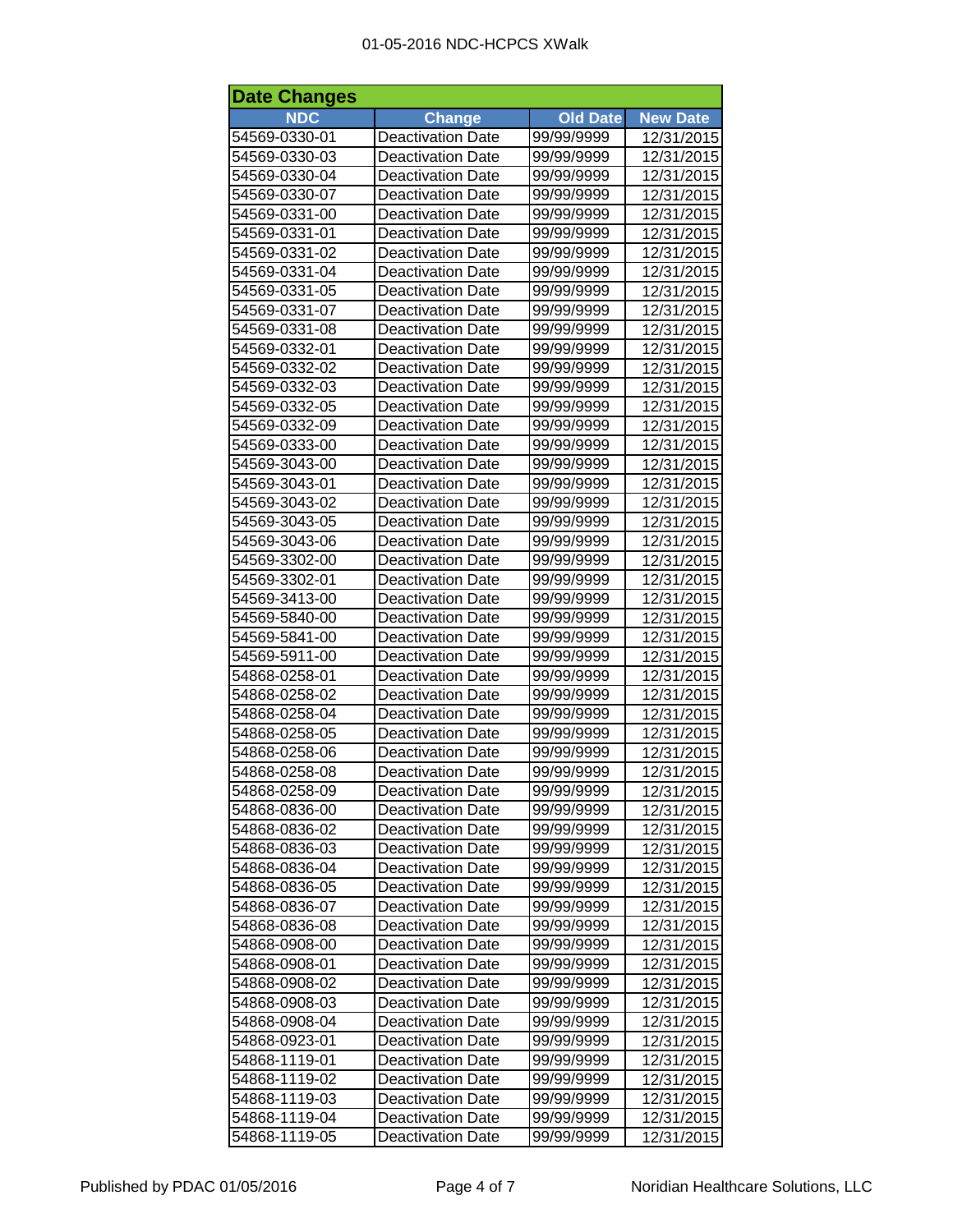| <b>Date Changes</b> |                          |                 |                 |  |
|---------------------|--------------------------|-----------------|-----------------|--|
| <b>NDC</b>          | <b>Change</b>            | <b>Old Date</b> | <b>New Date</b> |  |
| 54868-1183-00       | Deactivation Date        | 99/99/9999      | 12/31/2015      |  |
| 54868-1183-01       | <b>Deactivation Date</b> | 99/99/9999      | 12/31/2015      |  |
| 54868-1183-02       | <b>Deactivation Date</b> | 99/99/9999      | 12/31/2015      |  |
| 54868-1183-03       | <b>Deactivation Date</b> | 99/99/9999      | 12/31/2015      |  |
| 54868-1183-07       | <b>Deactivation Date</b> | 99/99/9999      | 12/31/2015      |  |
| 54868-1183-08       | <b>Deactivation Date</b> | 99/99/9999      | 12/31/2015      |  |
| 54868-1183-09       | <b>Deactivation Date</b> | 99/99/9999      | 12/31/2015      |  |
| 54868-3234-00       | <b>Deactivation Date</b> | 99/99/9999      | 12/31/2015      |  |
| 54868-4095-00       | <b>Deactivation Date</b> | 99/99/9999      | 12/31/2015      |  |
| 54868-4096-00       | <b>Deactivation Date</b> | 99/99/9999      | 12/31/2015      |  |
| 54868-5213-00       | <b>Deactivation Date</b> | 99/99/9999      | 12/31/2015      |  |
| 54868-5230-00       | <b>Deactivation Date</b> | 99/99/9999      | 12/31/2015      |  |
| 55289-0330-05       | <b>Deactivation Date</b> | 99/99/9999      | 12/31/2015      |  |
| 55289-0330-10       | <b>Deactivation Date</b> | 99/99/9999      | 12/31/2015      |  |
| 55289-0352-05       | <b>Deactivation Date</b> | 99/99/9999      | 12/31/2015      |  |
| 55289-0352-07       | <b>Deactivation Date</b> | 99/99/9999      | 12/31/2015      |  |
| 55289-0352-09       | <b>Deactivation Date</b> | 99/99/9999      | 12/31/2015      |  |
| 55289-0352-10       | <b>Deactivation Date</b> | 99/99/9999      | 12/31/2015      |  |
| 55289-0352-12       | <b>Deactivation Date</b> | 99/99/9999      | 12/31/2015      |  |
| 55289-0352-14       | <b>Deactivation Date</b> | 99/99/9999      | 12/31/2015      |  |
| 55289-0352-15       | <b>Deactivation Date</b> | 99/99/9999      | 12/31/2015      |  |
| 55289-0352-20       | <b>Deactivation Date</b> | 99/99/9999      | 12/31/2015      |  |
| 55289-0352-21       | <b>Deactivation Date</b> | 99/99/9999      | 12/31/2015      |  |
| 55289-0352-30       | <b>Deactivation Date</b> | 99/99/9999      | 12/31/2015      |  |
| 55289-0373-01       | <b>Deactivation Date</b> | 99/99/9999      | 12/31/2015      |  |
| 55289-0373-30       | <b>Deactivation Date</b> | 99/99/9999      | 12/31/2015      |  |
| 55289-0373-36       | <b>Deactivation Date</b> | 99/99/9999      | 12/31/2015      |  |
| 55289-0373-42       | <b>Deactivation Date</b> | 99/99/9999      | 12/31/2015      |  |
| 55289-0373-46       | Deactivation Date        | 99/99/9999      | 12/31/2015      |  |
| 55289-0373-55       | <b>Deactivation Date</b> | 99/99/9999      | 12/31/2015      |  |
| 55289-0373-60       | <b>Deactivation Date</b> | 99/99/9999      | 12/31/2015      |  |
| 55289-0373-72       | <b>Deactivation Date</b> | 99/99/9999      | 12/31/2015      |  |
| 55289-0438-20       | <b>Deactivation Date</b> | 99/99/9999      | 12/31/2015      |  |
| 55289-0438-21       | <b>Deactivation Date</b> | 99/99/9999      | 12/31/2015      |  |
| 55289-0438-30       | <b>Deactivation Date</b> | 99/99/9999      | 12/31/2015      |  |
| 55289-0438-36       | <b>Deactivation Date</b> | 99/99/9999      | 12/31/2015      |  |
| 55289-0438-38       | <b>Deactivation Date</b> | 99/99/9999      | 12/31/2015      |  |
| 55289-0438-40       | <b>Deactivation Date</b> | 99/99/9999      | 12/31/2015      |  |
| 55289-0438-42       | <b>Deactivation Date</b> | 99/99/9999      | 12/31/2015      |  |
| 55289-0438-50       | <b>Deactivation Date</b> | 99/99/9999      | 12/31/2015      |  |
| 55289-0438-60       | <b>Deactivation Date</b> | 99/99/9999      | 12/31/2015      |  |
| 58864-0362-20       | <b>Deactivation Date</b> | 99/99/9999      | 12/31/2015      |  |
| 58864-0362-56       | <b>Deactivation Date</b> | 99/99/9999      | 12/31/2015      |  |
| 58864-0423-15       | <b>Deactivation Date</b> | 99/99/9999      | 12/31/2015      |  |
| 58864-0423-20       | <b>Deactivation Date</b> | 99/99/9999      | 12/31/2015      |  |
| 58864-0423-30       | <b>Deactivation Date</b> | 99/99/9999      | 12/31/2015      |  |
| 58864-0423-40       | <b>Deactivation Date</b> | 99/99/9999      | 12/31/2015      |  |
| 58864-0424-14       | <b>Deactivation Date</b> | 99/99/9999      | 12/31/2015      |  |
| 58864-0424-20       | <b>Deactivation Date</b> | 99/99/9999      | 12/31/2015      |  |
| 58864-0424-30       | <b>Deactivation Date</b> | 99/99/9999      | 12/31/2015      |  |
| 59746-0007-06       | <b>Deactivation Date</b> | 99/99/9999      | 12/31/2015      |  |
| 59746-0007-10       | <b>Deactivation Date</b> | 99/99/9999      | 12/31/2015      |  |
| 59746-0008-06       | <b>Deactivation Date</b> | 99/99/9999      | 12/31/2015      |  |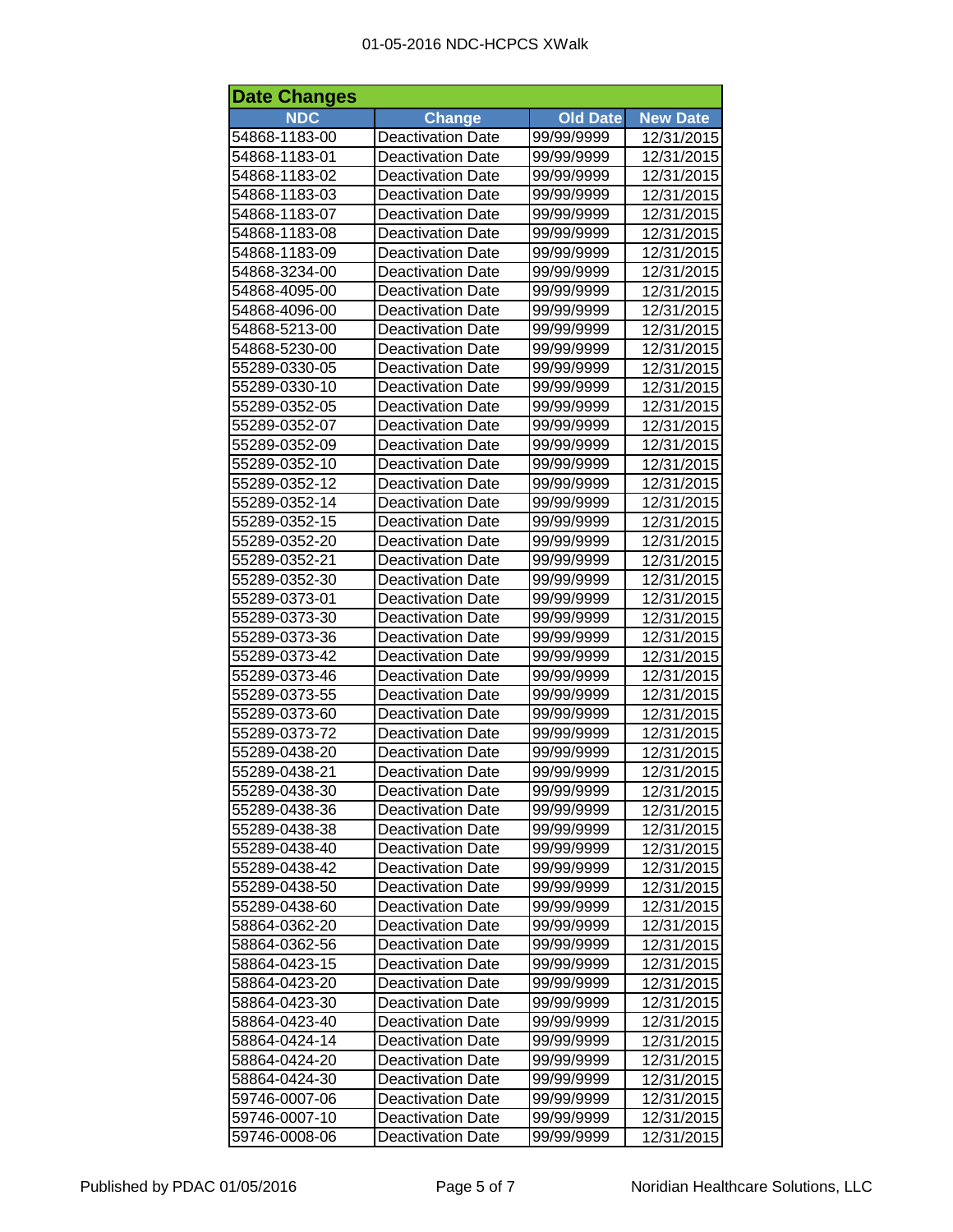| <b>Date Changes</b> |                          |                 |                 |  |
|---------------------|--------------------------|-----------------|-----------------|--|
| <b>NDC</b>          | <b>Change</b>            | <b>Old Date</b> | <b>New Date</b> |  |
| 59746-0008-10       | Deactivation Date        | 99/99/9999      | 12/31/2015      |  |
| 59746-0171-06       | <b>Deactivation Date</b> | 99/99/9999      | 12/31/2015      |  |
| 59746-0171-10       | <b>Deactivation Date</b> | 99/99/9999      | 12/31/2015      |  |
| 59746-0172-06       | <b>Deactivation Date</b> | 99/99/9999      | 12/31/2015      |  |
| 59746-0172-10       | <b>Deactivation Date</b> | 99/99/9999      | 12/31/2015      |  |
| 59746-0173-06       | <b>Deactivation Date</b> | 99/99/9999      | 12/31/2015      |  |
| 59746-0173-09       | <b>Deactivation Date</b> | 99/99/9999      | 12/31/2015      |  |
| 59746-0173-10       | <b>Deactivation Date</b> | 99/99/9999      | 12/31/2015      |  |
| 59746-0175-06       | <b>Deactivation Date</b> | 99/99/9999      | 12/31/2015      |  |
| 59746-0175-09       | <b>Deactivation Date</b> | 99/99/9999      | 12/31/2015      |  |
| 59746-0175-10       | <b>Deactivation Date</b> | 99/99/9999      | 12/31/2015      |  |
| 60760-0002-21       | <b>Deactivation Date</b> | 99/99/9999      | 12/31/2015      |  |
| 62991-1206-01       | <b>Deactivation Date</b> | 99/99/9999      | 12/31/2015      |  |
| 62991-1206-02       | <b>Deactivation Date</b> | 99/99/9999      | 12/31/2015      |  |
| 63402-0513-24       | <b>Deactivation Date</b> | 99/99/9999      | 10/21/2015      |  |
| 63402-0513-24       | <b>Deactivation Date</b> | 99/99/9999      | 10/21/2015      |  |
| 63629-1579-01       | <b>Deactivation Date</b> | 99/99/9999      | 12/31/2015      |  |
| 63629-1579-02       | <b>Deactivation Date</b> | 99/99/9999      | 12/31/2015      |  |
| 63629-1579-03       | <b>Deactivation Date</b> | 99/99/9999      | 12/31/2015      |  |
| 63629-1587-01       | <b>Deactivation Date</b> | 99/99/9999      | 12/31/2015      |  |
| 63629-1587-02       | <b>Deactivation Date</b> | 99/99/9999      | 12/31/2015      |  |
| 63629-1587-03       | <b>Deactivation Date</b> | 99/99/9999      | 12/31/2015      |  |
| 63629-1587-04       | <b>Deactivation Date</b> | 99/99/9999      | 12/31/2015      |  |
| 63629-1605-01       | <b>Deactivation Date</b> | 99/99/9999      | 12/31/2015      |  |
| 63629-1605-02       | <b>Deactivation Date</b> | 99/99/9999      | 12/31/2015      |  |
| 63629-1605-03       | <b>Deactivation Date</b> | 99/99/9999      | 12/31/2015      |  |
| 63629-1605-04       | <b>Deactivation Date</b> | 99/99/9999      | 12/31/2015      |  |
| 63629-1605-05       | <b>Deactivation Date</b> | 99/99/9999      | 12/31/2015      |  |
| 63874-0327-01       | Deactivation Date        | 99/99/9999      | 12/31/2015      |  |
| 63874-0327-02       | <b>Deactivation Date</b> | 99/99/9999      | 12/31/2015      |  |
| 63874-0327-10       | <b>Deactivation Date</b> | 99/99/9999      | 12/31/2015      |  |
| 63874-0327-12       | <b>Deactivation Date</b> | 99/99/9999      | 12/31/2015      |  |
| 63874-0327-14       | <b>Deactivation Date</b> | 99/99/9999      | 12/31/2015      |  |
| 63874-0327-15       | <b>Deactivation Date</b> | 99/99/9999      | 12/31/2015      |  |
| 63874-0327-18       | <b>Deactivation Date</b> | 99/99/9999      | 12/31/2015      |  |
| 63874-0327-19       | <b>Deactivation Date</b> | 99/99/9999      | 12/31/2015      |  |
| 63874-0327-20       | <b>Deactivation Date</b> | 99/99/9999      | 12/31/2015      |  |
| 63874-0327-21       | <b>Deactivation Date</b> | 99/99/9999      | 12/31/2015      |  |
| 63874-0327-24       | <b>Deactivation Date</b> | 99/99/9999      | 12/31/2015      |  |
| 63874-0327-25       | <b>Deactivation Date</b> | 99/99/9999      | 12/31/2015      |  |
| 63874-0327-28       | <b>Deactivation Date</b> | 99/99/9999      | 12/31/2015      |  |
| 63874-0327-30       | <b>Deactivation Date</b> | 99/99/9999      | 12/31/2015      |  |
| 63874-0327-32       | <b>Deactivation Date</b> | 99/99/9999      | 12/31/2015      |  |
| 63874-0327-40       | <b>Deactivation Date</b> | 99/99/9999      | 12/31/2015      |  |
| 63874-0327-42       | <b>Deactivation Date</b> | 99/99/9999      | 12/31/2015      |  |
| 63874-0327-50       | <b>Deactivation Date</b> | 99/99/9999      | 12/31/2015      |  |
| 63874-0327-60       | <b>Deactivation Date</b> | 99/99/9999      | 12/31/2015      |  |
| 63874-0373-01       | <b>Deactivation Date</b> | 99/99/9999      | 12/31/2015      |  |
| 63874-0373-02       | <b>Deactivation Date</b> | 99/99/9999      | 12/31/2015      |  |
| 63874-0373-10       | <b>Deactivation Date</b> | 99/99/9999      | 12/31/2015      |  |
| 63874-0373-15       | <b>Deactivation Date</b> | 99/99/9999      | 12/31/2015      |  |
| 63874-0373-20       | <b>Deactivation Date</b> | 99/99/9999      | 12/31/2015      |  |
| 63874-0373-21       | <b>Deactivation Date</b> | 99/99/9999      | 12/31/2015      |  |